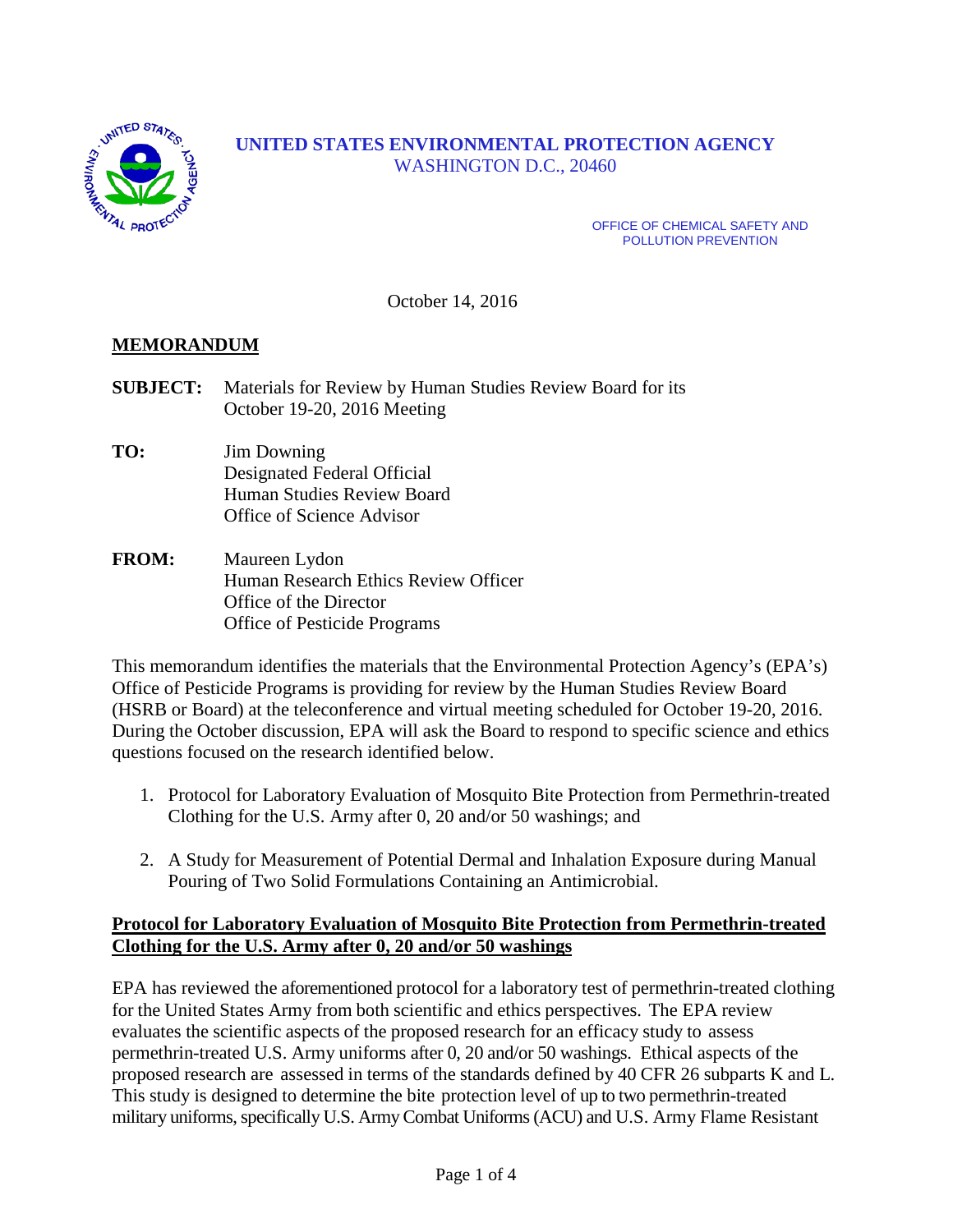Army Combat Uniforms (FRACUs). The permethrin-treated materials will be tested unwashed, 20 times washed, and 50 times washed, for protection against bites by mosquitoes. The fabric is treated with permethrin via the Invexus™ process. The data collected in the study will be used to support product registration. Invexus™ Insecticide Treatment is a process by which the fabrics are treated with permethrin in a continuous, roll to roll treatment process in factory. The permethrin formulation is applied and adhered to fabric via a proprietary process that minimizes energy usage and process waste. The target levels of mean bite protection are ≥90% for the unwashed, 20 times washed, and 50 times washed permethrin-treated fabrics. The research has societal value because U.S. military personnel serving domestically and abroad are at risk of contracting mosquito-borne diseases, but the data supporting currently registered military uniforms impregnated with permethrin do not show  $\geq$ 90% efficacy through 50 washes in human studies. The rationale for this testing is to collect data to show that military uniforms impregnated with permethrin through the Invexus<sup>™</sup> process will provide ≥90% mean bite protection against mosquitoes for up to 50 washings. As intended, the data resulting from this proposed study will be used to support registration of either or both of LaunchBay's Invexus™ treated ACU and FRACU.

The charge questions for the HSRB's consideration are provided below:

#### **Charge to the Board - Science**:

• Is the protocol "Laboratory evaluation of mosquito bite protection from permethrintreated clothing for the U.S. Army after 0, 20 and/or 50 washings" likely to generate scientifically reliable data, useful for estimating the level of mosquito bite protection provided by the different textiles treated with permethrin?

## **Charge to the Board - Ethics**:

• Is the research likely to meet the applicable requirements of 40 CFR part 26, subparts K and L?

## **A Study for Measurement of Potential Dermal and Inhalation Exposure during Manual Pouring of Two Solid Formulations Containing an Antimicrobial**

EPA conducted a science and ethics review of available information concerning the research reported by the Antimicrobial Exposure Assessment Task Force II (AEATF II) in "A Study for Measurement of Potential Dermal and Inhalation Exposure during Manual Pouring of Two Solid Formulations Containing an Antimicrobial," also referred to as study AEA07. The study was conducted to determine the potential dermal and inhalation exposure to occupational workers and consumers associated with the pouring and/or scooping of solid formulation antimicrobial products. Study AEA07 tested two solid formulations of antimicrobial products -- powders and granules. The objective was to generate four baseline dermal and inhalation unit exposures: one for pouring granules in occupational scenarios, one for pouring powders in occupational scenarios, one for pouring granules in residential scenarios, and one for pouring powders in residential scenarios. The data from this study will be used to assess consumer and occupational exposure and risks from the handling and pouring of solid formulation antimicrobials.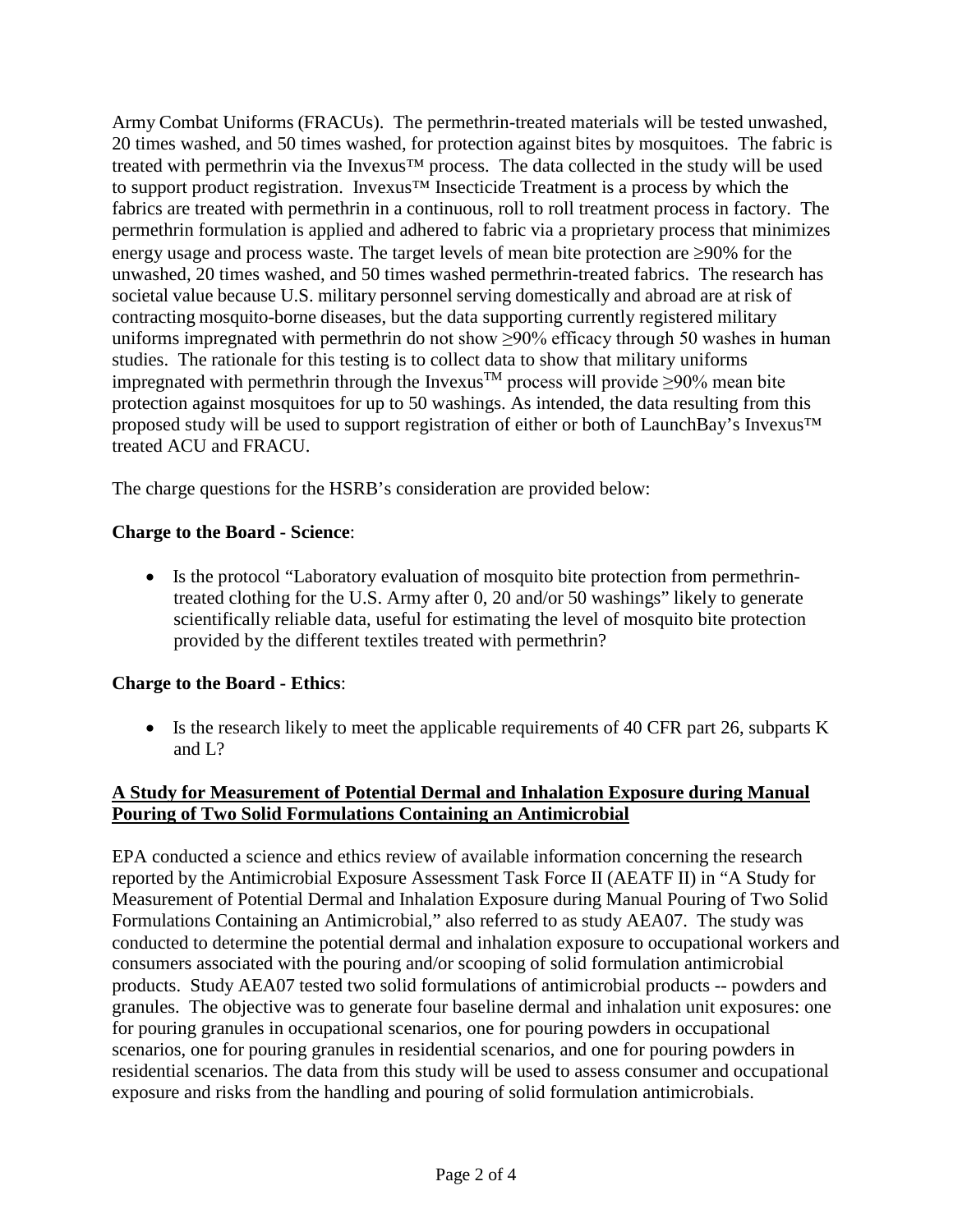The science review of the AEATF II solid pour study was originally transmitted to the HSRB with the exception of its Appendix A, which includes a supporting in-depth statistical analyses of the data. As you will see in the science review memorandum, EPA determined the hand wash removal efficiency correction factor used by the AEATF II to correct both the hand wash results and the face/neck wipe results was actually incorrect. Therefore, EPA reanalyzed the data without this correction factor. As a result, there was a delay in providing the Board members with a copy of Appendix A; however, the science review provided on September 30, 2016 was complete and results were based on the post-correction factor removal. Appendix A was emailed to the Board on Monday October 4, 2016. Thank you for your patience.

The charge questions for the HSRB's consideration are provided below:

## **Charge to the Board - Science:**

• Did the research in study AEA07 generate scientifically reliable data, useful for assessing the exposure of occupational workers and consumers who manually pour or scoop solid formulation antimicrobial products?

#### **Charge to the Board - Ethics:**

• Does available information support a determination that the study was conducted in substantial compliance with subparts K and L of 40 CFR Part 26?

#### **Documents for Review**

The documents provided to the HSRB for review are listed below. EPA appreciates the HSRB members taking the time to review these materials in advance of the October HSRB meeting.

## **A. Protocol for Laboratory Evaluation of Mosquito Bite Protection from Permethrintreated Clothing for the U.S. Army after 0, 20 and/or 50 washings**

- 1. EPA Science and Ethics Review of Protocol;
- 2. Attachment 2 to EPA's science and ethics review;
- 3. IRB Approved Protocol for Laboratory Evaluation of Mosquito Bite Protection from Permethrin-treated Clothing for the U.S. Army after 0, 20 and/or 50 washings;
- **4.** Revised protocol which incorporates EPA's comments, as discussed in EPA's science and ethics review. EPA thought this would facilitate the HSRB's review. **Please Note: This is the protocol on which EPA believes the HSRB should focus;**
- 5. IRB correspondence between i2LResearch and the overseeing IRB;
- 6. EPA's comments on the informed consent form (which are referenced in EPA's review memo);
- 7. EPA's comments on the telephone screening script; and
- 8. Additional IRB correspondence which EPA received on September 30, 2016 from SAIRB.